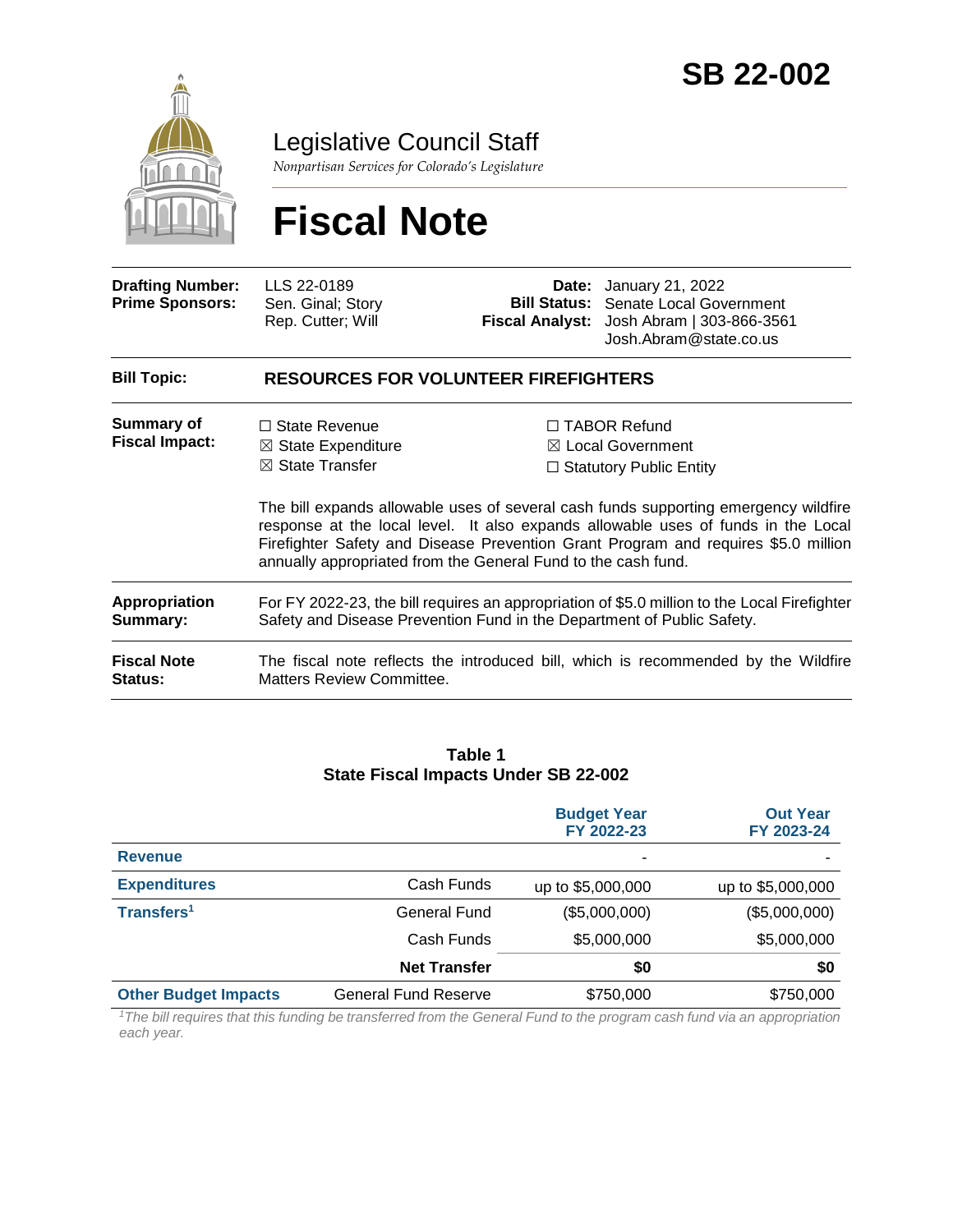Page 2

## January 21, 2022 **SB 22-002**

### **Summary of Legislation**

Under current law, the Division of Fire Prevention and Control (DFPC) in the Department of Public Safety (DPS) administers several cash funds dedicated to emergency wildfire suppression and response. These include the Governor's Emergency Fund, the Emergency Fire Fund, the Wildland Fire Cost Recovery Fund, and the Wildfire Emergency Response Fund. This bill makes local fire departments eligible for reimbursement for wildland fire suppression activities from any state funding source used to pay for wildfire suppression for that fire, including designated cash funds within the division. A fire department is eligible for reimbursement if it is solely or primarily staffed by volunteers, a wildland fire exceeds the capabilities of that department to control or extinguish, and the mutual aid period for that fire has ended.

The bill expands the allowable uses of grant funds in the Local Firefighter Safety and Disease Prevention Grant Program to include replacement or disposal of obsolete equipment, and providing access to behavioral and mental health services for seasonal and volunteer firefighters. In awarding grants, DFPC must prioritize grantees that rely primarily on volunteer firefighters and are serving communities affected by wildland fires. Grantees should also demonstrate a loss of tax revenue due to decreased assessment values as a result of a wildland fire in the previous five years. The General Assembly is required to annually appropriate \$5.0 million from the General Fund to the grant program cash fund. No later than September 1, 2032, Joint Budget Committee (JBC) staff must review the grant program and make a recommendation to the JBC and the Wildfire Matters Review Committee on adjustments to funding.

#### **State Transfers**

The bill requires that the General Assembly annually appropriate \$5.0 million from the General Fund to the Local Firefighter Safety and Disease Prevention Fund.

#### **State Expenditures**

The bill increases expenditures in the DPS by up to \$5.0 million per year starting in FY 2022-23, based on the amount transferred to the Local Firefighter Safety and Disease Prevention annually. Awarding additional money through the grant program is not expected to significantly increase administrative costs in the DFPC and these costs have not been estimated. Funds in the Local Firefighter Safety and Disease Prevention are continuously appropriated to the DPS and current law allows up to three percent of funds to be used for administrative expenses, if required.

#### **Other Budget Impacts**

**General Fund reserve.** Under current law, an amount equal to 15 percent of General Fund appropriations must be set aside in the General Fund statutory reserve beginning in FY 2022-23. Based on this fiscal note, the bill is expected to increase the amount of General Fund held in reserve by \$750,000 in both FY 2022-23 and FY 2023-24, which will decrease the amount of General Fund available for other purposes.